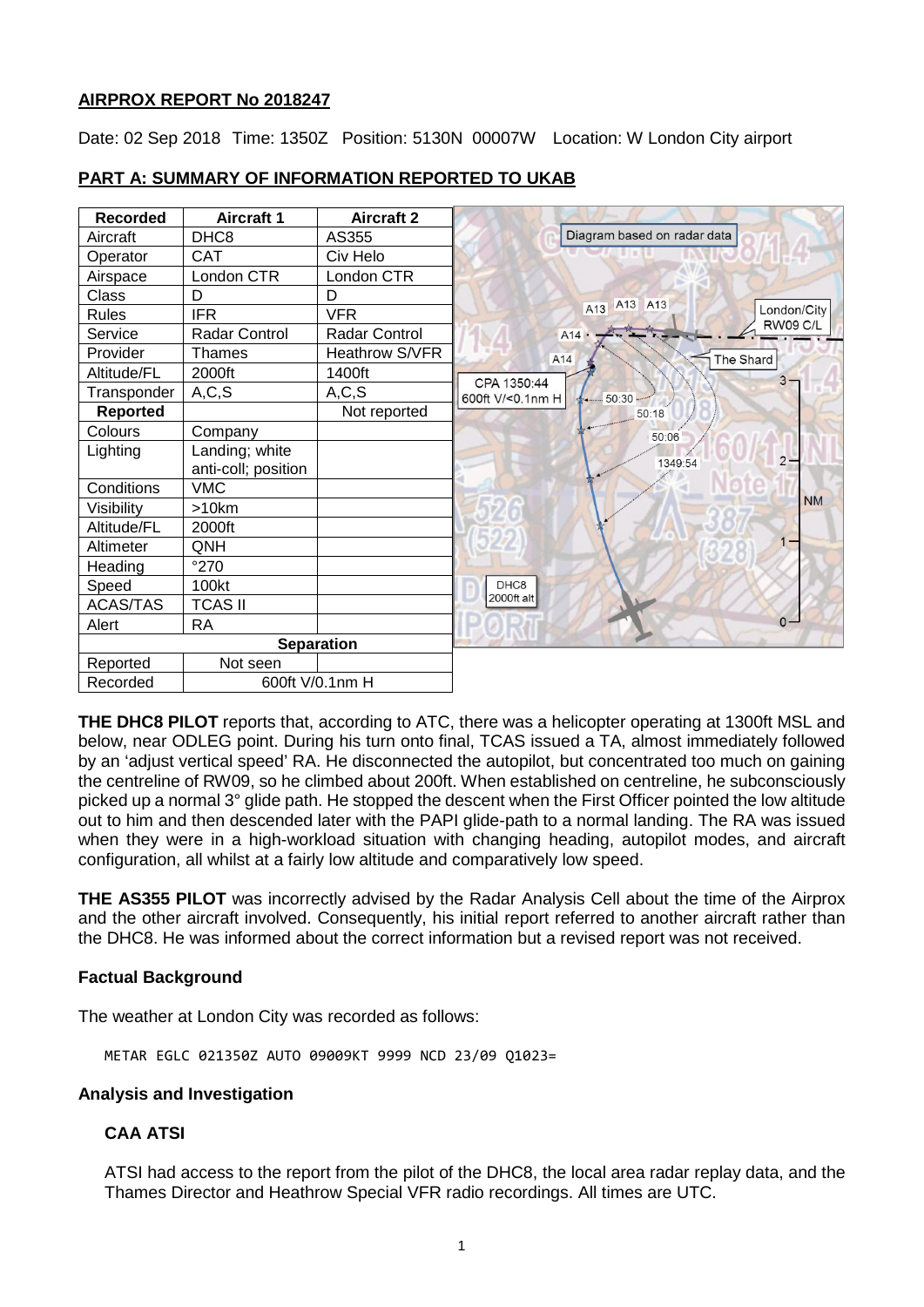The DHC8 was an IFR flight inbound to London City Airport in receipt of a Radar Control Service from the Thames Director at the time of the Airprox. The AS355 pilot was on a VFR flight crossing the London City final approach path from north to south in receipt of a Radar Control Service from Heathrow Special VFR.

At 1344:50, the AS355 pilot called the Heathrow Special VFR controller and was cleared as far as London Bridge not above altitude 1300ft, the pilot provided an accurate readback of the clearance.

At 1346:00, the DHC8 pilot was given clearance by the Thames Director to descend to altitude 2000ft and was instructed to report base leg for an ILS Approach to RW09.

At 1346:00 (Figure 1), the Heathrow Special VFR controller passed Traffic Information to the AS355 pilot on a helicopter unrelated to the Airprox, and then asked the pilot if they only needed to go as far as London Bridge. The pilot advised that they needed to go to a position that was a quarter of a mile beyond Tower Bridge, the controller responded with *"that's fine and you are cleared for the reverse route as well."* The pilot responded with *"approved and cleared for the return route as well".*



Figure 1 - 1346:00.

At 1348:10 (Figure 2), the Thames Director passed Traffic Information to the DHC8 pilot on an unrelated helicopter at 7nm final and advised the pilot that there was further helicopter traffic that would be updated when the DHC8 was on base leg. The pilot acknowledged.



Figure 2 - 1348:10.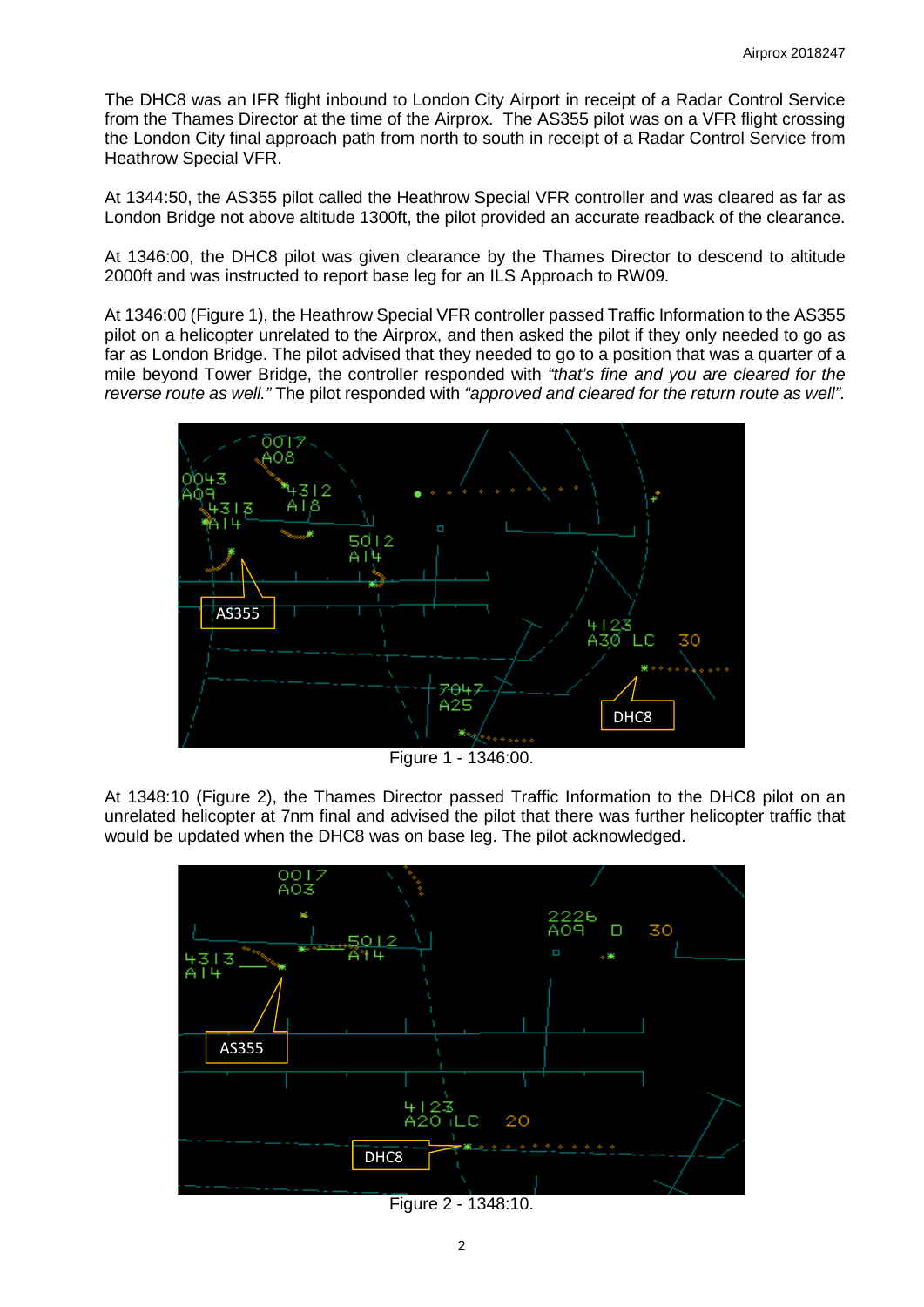At 1349:10 (Figure 3), the DHC8 pilot reported turning base leg and the Thames Director passed Traffic Information on 2 helicopters, advising that they would be south side, at Westminster, not above 1300ft, routing south, and would pass underneath the DHC8 by 700ft. The controller cleared the pilot for the ILS Approach RW09. The pilot acknowledged the traffic and read back their clearance.



At 1350:10 (Figure 4), the Thames Director updated the Traffic Information and advised the DHC8 pilot that they were passing 700ft over the top of the first helicopter, the second one was a mile *[undetermined word]*, with another helicopter well to the west. The pilot acknowledged the traffic.

At 1350:30 (Figure 5), the DHC8 pilot reported a TCAS RA which was acknowledged by the controller.



CPA occurred at 1350:42 (Figure 6), 0.1nm laterally and 600ft vertically between the two aircraft. The AS355 pilot was cleared for the route to and from the Tower Bridge area not above altitude 1300ft but appears on the area radar replay intermittently at 1300ft and 1400ft indicating that he was at the threshold of the SSR displayed height changeover.

At 1351:10, the DHC8 pilot reported clear of conflict and was re-cleared for the ILS Approach.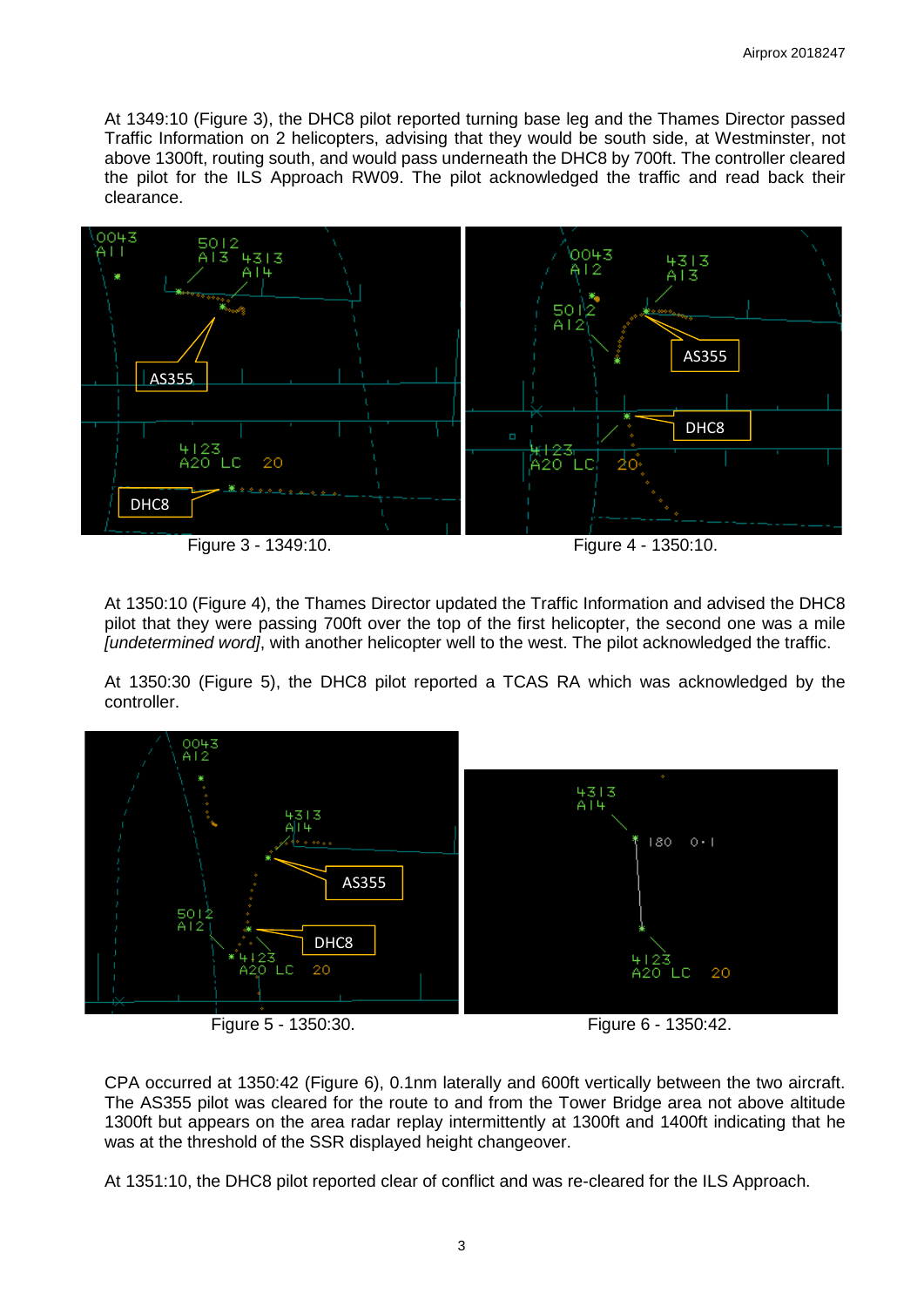The Thames Director passed Traffic Information to the DHC8 pilot on the AS355 on three occasions. The Traffic Information passed was timely, accurate and relevant.

The Heathrow Special VFR controller issued the AS355 pilot with an inbound and return route clearance to and from the Tower Bridge area at the same time and passed Traffic Information in accordance with the traffic situation at that time. By the time the AS355 was crossing the final approach path on the return route, the traffic situation had changed and the DHC8 had become relevant traffic to the AS355. The controller did not pass Traffic Information to the AS355 pilot on the DHC8 traffic, indicating that they may not have noticed the DHC8.

The Heathrow Special VFR controller was providing a Radar Control Service in Class D airspace. Separation standards are not prescribed for application by ATC between VFR and IFR flights in Class D airspace. However, ATC has a responsibility to prevent collisions between known flights and to maintain a safe, orderly and expeditious flow of traffic. This objective is met by passing sufficient Traffic Information and instructions to assist pilots to 'see and avoid' each other. Within Class D Airspace controllers are required to pass Traffic Information to aircraft operating IFR on VFR traffic and to pass Traffic Information to aircraft operating VFR on IFR traffic, and in both circumstances, provide avoidance advice if requested.

The Thames Director discharged their responsibilities appropriately in the provision of a Radar Control Service within Class D airspace to the DHC8 pilot. The Heathrow Special VFR controller did not pass Traffic Information to the AS355 pilot on the DHC8 in accordance with the minimum services to be provided to aircraft within Class D airspace.

## **UKAB Secretariat**

The DHC8 and AS355 pilots shared an equal responsibility for collision avoidance and not to operate in such proximity to other aircraft as to create a collision hazard<sup>[1](#page-3-0)</sup>. Both pilots were operating in Class D airspace in receipt of a Radar Control Service.

#### **Summary**

An Airprox was reported when a DHC8 and an AS355 flew into proximity near London City Airport at 1350hrs on Sunday 2<sup>nd</sup> September 2018. The DHC8 pilot was operating under IFR in VMC, the AS355 pilot was operating under VFR in VMC. Both pilots were in receipt of a Radar Control Service, the DHC8 from Thames Radar and the AS355 from Heathrow Special VFR.

## **PART B: SUMMARY OF THE BOARD'S DISCUSSIONS**

Information available included a report from the DHC8 pilot, area radar and RTF recordings and reports from the appropriate ATC and operating authorities.

Although the Board were disappointed that there was not an updated report from the AS355 pilot it was considered understandable because he had only found out the identity of the other aircraft involved some 4 months after the event. Board members reminded all those conducting incident investigations of the need to pass timely and accurate information to those involved so that valuable information was not lost through errors of process.

The NATS advisor first explained the normal ATC procedures for controlling IFR and VFR flights with respect to inbound flights to London City airport in the Class D airspace of the London CTR. IFR flights like the DHC8, are descended to 2000ft on a right-hand base-leg when RW09 is in use and flights under VFR in the vicinity are instructed not to climb above 1300ft to ensure that they are 700ft separated from the IFR traffic and at least 500ft above the higher buildings. He explained that, from experience, this also generally prevents the traffic under IFR receiving TCAS RAs. On this occasion, and in accordance with normal procedures, the DHC8 pilot was positioned on right base for RW09 at 2000ft.

 $\overline{\phantom{a}}$ 

<span id="page-3-0"></span><sup>1</sup> SERA.3205 Proximity.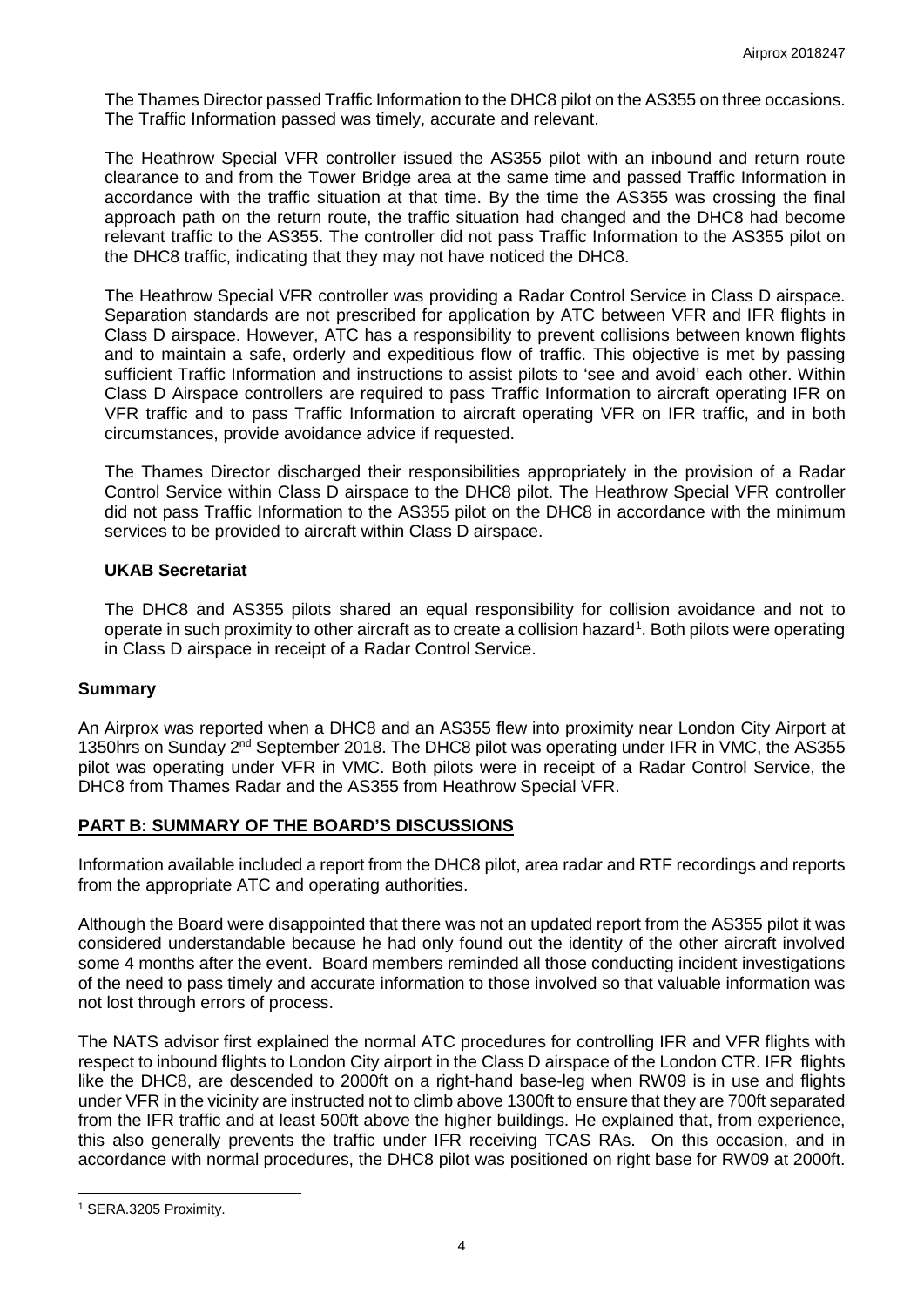There were 3 VFR helicopters operating in the vicinity that were in receipt of a Radar Control Service from the Heathrow S/VFR controller, one of which was the AS355. All 3 pilots had been instructed not to climb above 1300ft. As the DHC8 approached the position of the AS355, the helicopter's Mode C reading briefly displayed 1400ft on the radar recording. Shortly afterwards the DHC8 pilot received a TA followed by an RA. The Board assessed that the AS355 pilot was probably flying at near the threshold for the SSR height readout to increase, and that a probable inadvertent climb had caused the DHC8's TCAS to alert; this climb was considered a contributory factor to the Airprox. Notwithstanding, the Board was aware that there can be +/- 200ft tolerance for Mode C returns on a radar display, so it could not be conclusively stated that the helicopter was at 1400ft. Given the increased SSR readout, information available to the Board indicated that, in such circumstances, TCAS RAs can be generated when the vertical distance between the aircraft reduces to 600ft. Members deduced that this was what had occurred in this case.

The Board questioned why the S/VFR controller had not issued Traffic Information to the AS355 pilot and whether this was a causal factor to the Airprox. The NATS advisor commented that the controller was busy issuing Traffic Information to a number of other pilots at the time. Considering this, the Board decided that the only effect that Traffic Information might have had anyway was for the AS355 pilot to closely monitor his level whilst he passed close to the DHC8. As such, the lack of Traffic Information was not considered to be a causal factor. During this discussion, the Board noted that ATC do not have to provide standard separation between IFR and VFR flights in Class D airspace. ATC's responsibility was to pass Traffic Information to the pilots concerned and to provide avoidance advice if requested. A GA member commented that, from his experience, most pilots were not aware that they could request avoidance advice in Class D airspace if they wished it.

Turning to the cause and risk, although the generation of warnings at critical phases of flight was undesirable, the Board considered that a TCAS RA in Class D airspace, where IFR and VFR flights were involved, was not an unprecedented event in the circumstances. Noting that pilots were mandated to follow TCAS RA instructions, they nonetheless agreed that this had been done within normal safety standards and procedures. That the DHC8 pilot had then ballooned in height by 200ft and had then been unsettled in his subsequent initial approach was clearly undesirable, but the encounter itself was classified as a TCAS sighting report. Furthermore, whilst there may have been associated risk from an unstable approach, the collision risk itself was considered to be benign. Accordingly, the risk of collision was assessed as a Category E because the two aircraft were separated by 600ft vertically at the CPA.

## **PART C: ASSESSMENT OF CAUSE AND RISK**

| Cause:               | A TCAS sighting report.                                      |
|----------------------|--------------------------------------------------------------|
| Degree of Risk:      | E.                                                           |
| Contributory Factor: | The AS355 briefly indicated a climb above the cleared level. |

#### Safety Barrier Assessment<sup>[2](#page-4-0)</sup>

In assessing the effectiveness of the safety barriers associated with this incident, the Board concluded that the key factors had been that:

## **ANSP:**

l

**Regulations, Processes, Procedures and Compliance** were assessed as **partially effective** because the Special VFR controller did not pass Traffic Information to the AS355 pilot as required in Class D Airspace for IFR/VFR traffic.

<span id="page-4-0"></span><sup>&</sup>lt;sup>2</sup> The UK Airprox Board scheme for assessing the Availability, Functionality and Effectiveness of safety barriers can be found on the [UKAB Website.](http://www.airproxboard.org.uk/Learn-more/Airprox-Barrier-Assessment/)